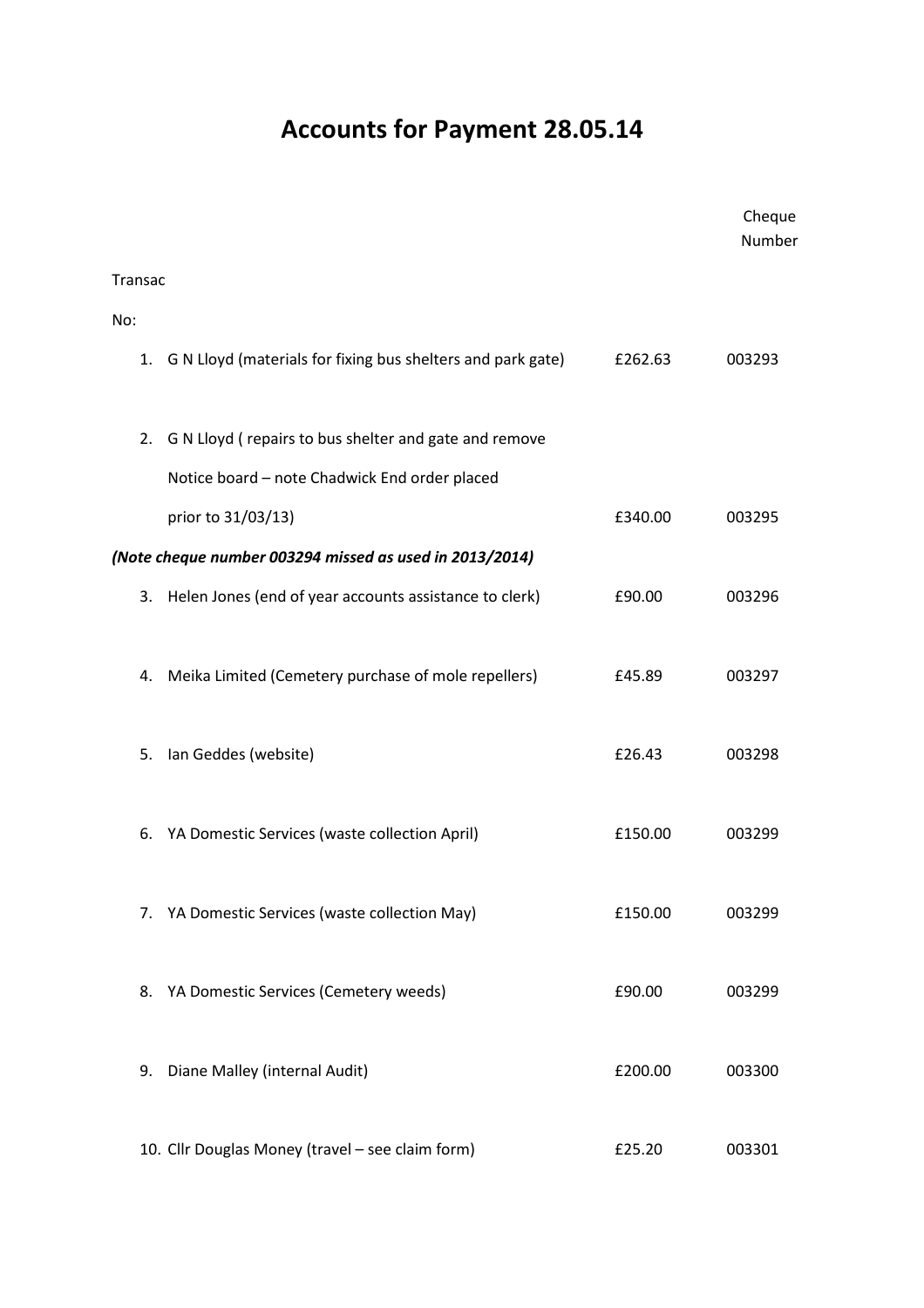| 11. HMRC (PAYE and NI-April and May) (paid 03/06/14)           | £541.60 | 003302 |
|----------------------------------------------------------------|---------|--------|
| 12. CPRE (annual membership)                                   | £36.00  | 003303 |
| 13. Chubb Fire (annual maint – CEVH emergency lighting/alarms) | £220.87 | 003304 |

## Direct Debits/Standing Orders

|  |  |  |  | 14. West Midland Pension Fund (deficit- payable by standing order) £1,0000 |
|--|--|--|--|----------------------------------------------------------------------------|
|--|--|--|--|----------------------------------------------------------------------------|

| 15. West Midlands Pension Fund | (April) | £275.02 |
|--------------------------------|---------|---------|
|                                |         |         |

- 16. West Midlands Pension Fund (May) £275.02
- 17. Fortress (Waste removal Cemetery/recreation grounds April) £147.00
- 18. Fortress (Waste removal Cemetery/recreation grounds May) E147.00
- 19. Clerks salary (April/May)

## Invoices Raised

Cemetery (various) **E8,350.00**